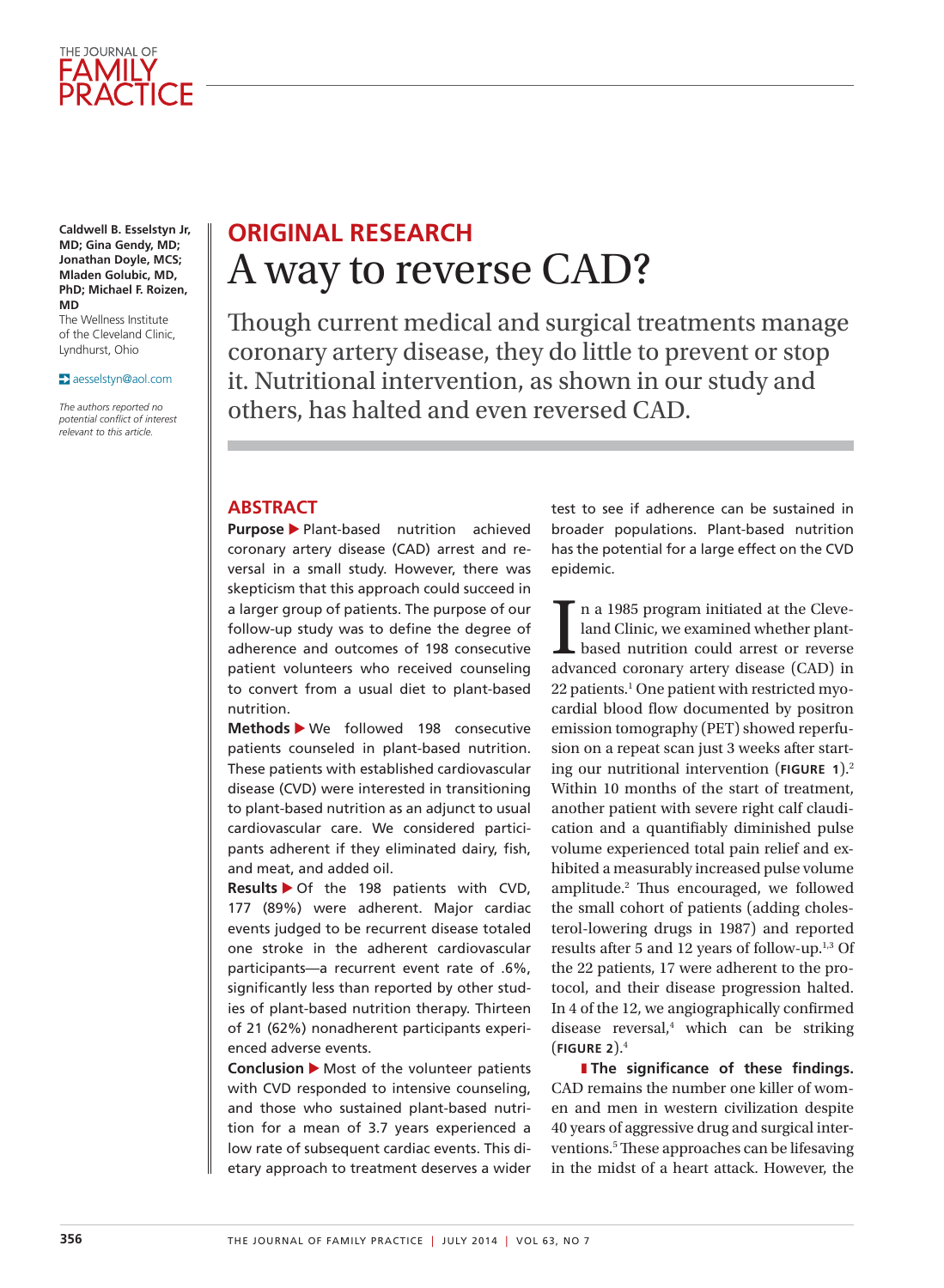## **FIGURE 1** Restoration of myocardial perfusion<sup>2</sup>



**FIGURE 2** Reversal of coronary artery disease<sup>4</sup>



Coronary angiography reveals a diseased distal left anterior descending artery (A). Following 32 months of a plantbased nutritional intervention without cholesterol-lowering medication, the artery regained its normal configuration (B).

Positron emission tomography performed on a patient with coronary artery disease shows an area of myocardium with insufficient blood flow (top). Following only 3 weeks of plant-based nutritional intervention, normal blood flow was restored (bottom).

elective use of percutaneous coronary intervention (PCI) shows little protection from future heart attacks or prolongation of life,<sup>6</sup> perhaps because it does not treat the major cause of this disease. Such palliative treatments also carry significant risk of morbidity and mortality and lead to unsustainable expense.7

**I** Getting at the root cause of CAD re**quires a different approach.** CAD begins with progressive endothelial injury,<sup>8</sup> inflammatory oxidative stress, diminution of nitric oxide production, foam cell formation, and development of plaques that may rupture to cause a myocardial infarction (MI) or stroke.9 This cascade is set in motion in part by, and is exacerbated by, the western diet of added oils, dairy, meat, fowl, fsh, sugary foods (sucrose, fructose, and drinks containing those,

refned carbohydrates, fruit juices, syrups, and molasses) that injures or impairs endothelial function after each ingestion, making food choices a major, if not *the* major, cause of CAD.8,10-12

**I** The study we report on here. In a continuation of the clinical strategy employing a plant-based nutrition intervention for CAD, we studied a separate cohort of 198 participants to determine if they could voluntarily adhere to the necessary dietary changes and to document their cardiovascular outcomes.

### **METHODS**

### **Participants**

This report reviews the outcomes of 198 consecutive nonsmoking patients with multiple comorbidities of hyperlipidemia (n=161), hypertension (n=60), and diabetes (n=23) who voluntarily asked for counseling in plant-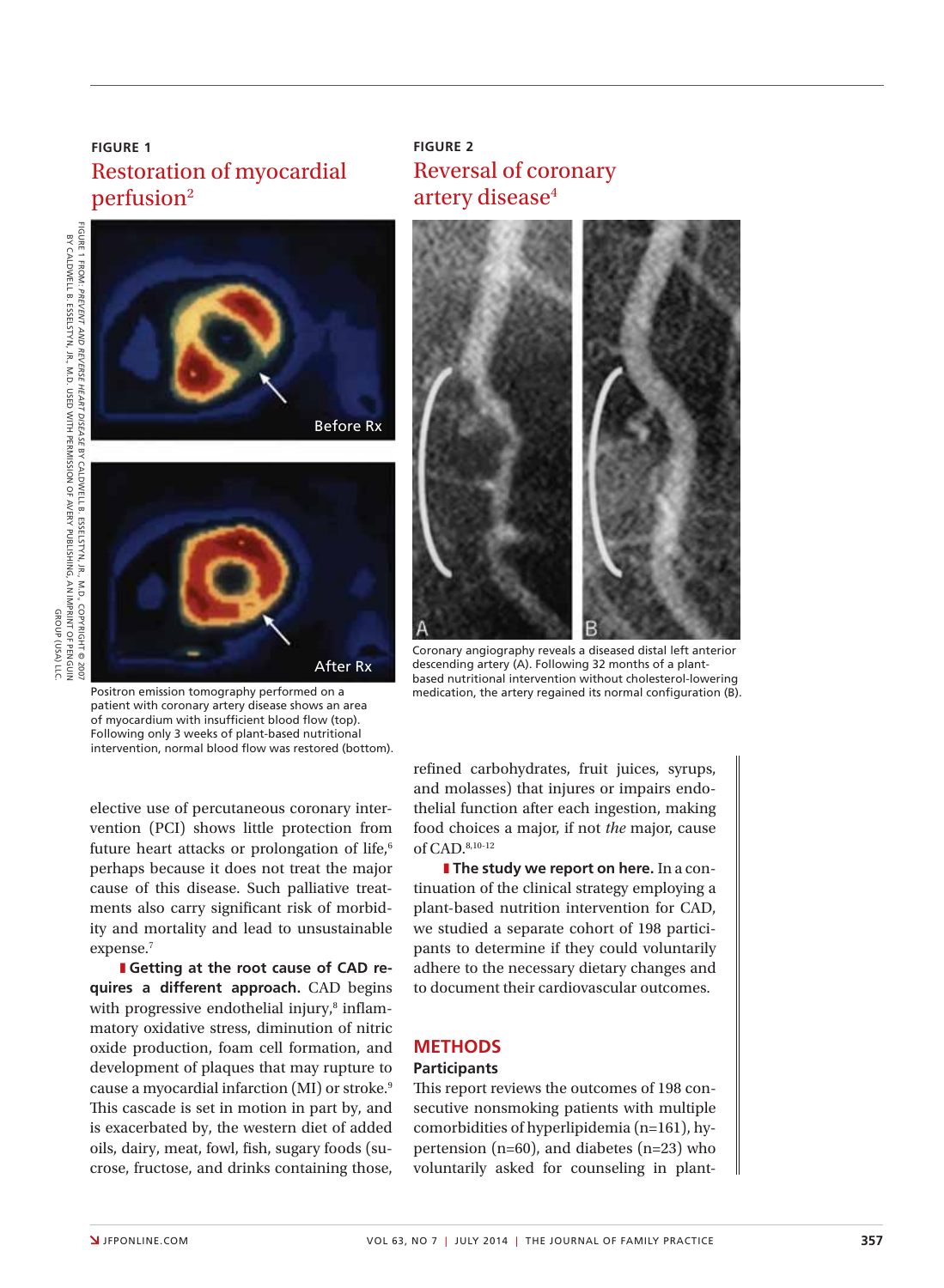**The impetus for this study was an earlier small trial in which 17 patients with CAD had their disease halted after following a plant-based nutritional intervention.**

based nutrition for disease treatment. These self-selected participants requested consultation after learning about the program through the Internet, the media, prior scientific publications, the senior author's book (CBE Jr), other authors' supportive comments, or word of mouth.2,13 A preliminary 25- to 30-minute telephone conversation established disease presentation and severity by eliciting reports of symptoms, history of MI, stress test and angiogram results, interventions undertaken, family history, lipid profle, and the presence of comorbid chronic conditions. In these calls, we outlined the program, established rapport, and documented the need for additional patient information. The Cleveland Clinic Institutional Review Board determined that these were acceptable outcome measurements to evaluate the nutrition program.

#### **Intervention**

We explained to each participant that plantbased nutrition typically succeeded in arresting—and sometimes reversing—CAD in our earlier study.

**I** The core diet. Whole grains, legumes, lentils, other vegetables, and fruit comprised the major portion of the diet. We reassured patients that balanced and varied plantbased nutrition would cover their needs for amino acids, and we encouraged them to take a multivitamin and vitamin B12 supplement. We also advised the use of flax seed meal, which served as an additional source of omega-6 and omega-3 essential fatty acids.

**Foods prohibited.** Initially the intervention avoided all added oils and processed foods that contain oils, fish, meat, fowl, dairy products, avocado, nuts, and excess salt. Patients were also asked to avoid sugary foods (sucrose, fructose, and drinks containing them, refined carbohydrates, fruit juices, syrups, and molasses). Subsequently, we also excluded cafeine and fructose.

Exercise was encouraged but not required. The plan also did not require the practice of meditation, relaxation, yoga, or other psychosocial support approaches. Patients continued to use cardiac medications as prescribed, monitored by their (other) physicians.

**I Pre-intervention training.** Each participant attended a single-day 5-hour counseling seminar (9 am-2 pm) with, at most, 11 other participants. Each participant was encouraged to invite a spouse or partner. The 5-hour program profled plant-based cultures that have virtually no cardiovascular illness, in contrast to non-plant-based cultures where CAD is ubiquitous (confrmed by autopsy of young adults).<sup>14</sup> We referenced the plummeting death rates from strokes and heart attacks in Norway during World War II when the German occupying forces confscated their livestock, limiting Norwegians to plant-based nutrition.15

We emphasized the cellular components and mechanisms responsible for vascular health: the endothelial cell, endothelial progenitor cell, high-density lipoprotein cholesterol (HDL-C), and inhibition of dimethylarginine dimethylaminohydrolase that causes vasoconstriction. These were discussed in considerable detail, as were nutrition strategies to enhance endothelial health and to avoid endothelial dysfunction and injury. Participants viewed angiograms of CAD reversal from prior intervention participants.

An associate with several decades of experience with plant-based nutrition discussed plant food acquisition (including food label reading) and preparation. Participants learned how to alter common recipes to meet program standards. They received a 44-page plant-based recipe handout, 2 scientifc articles confrming plant-based nutrition efectiveness,4,16 and, after 2007, a copy of *Pre*vent and Reverse Heart Disease.<sup>2</sup> The seminar concluded with a testimonial by a prior participant, a plant-based meal, and a questionand-answer session. We asked participants to complete and return a 3-week diet diary following the seminar. They were invited to communicate concerns via e-mail or phone, and to forward copies of subsequent lipid profles, stress tests, cardiac events, angiograms, and interventions.

#### **Study data acquisition**

In 2011 and 2012 we contacted all participants by telephone to gather data. If a participant had died, we obtained follow-up medical and dietary information from the spouse, sibling, ofspring, or responsible representative. Patients who avoided all meat, fish, dairy, and, know-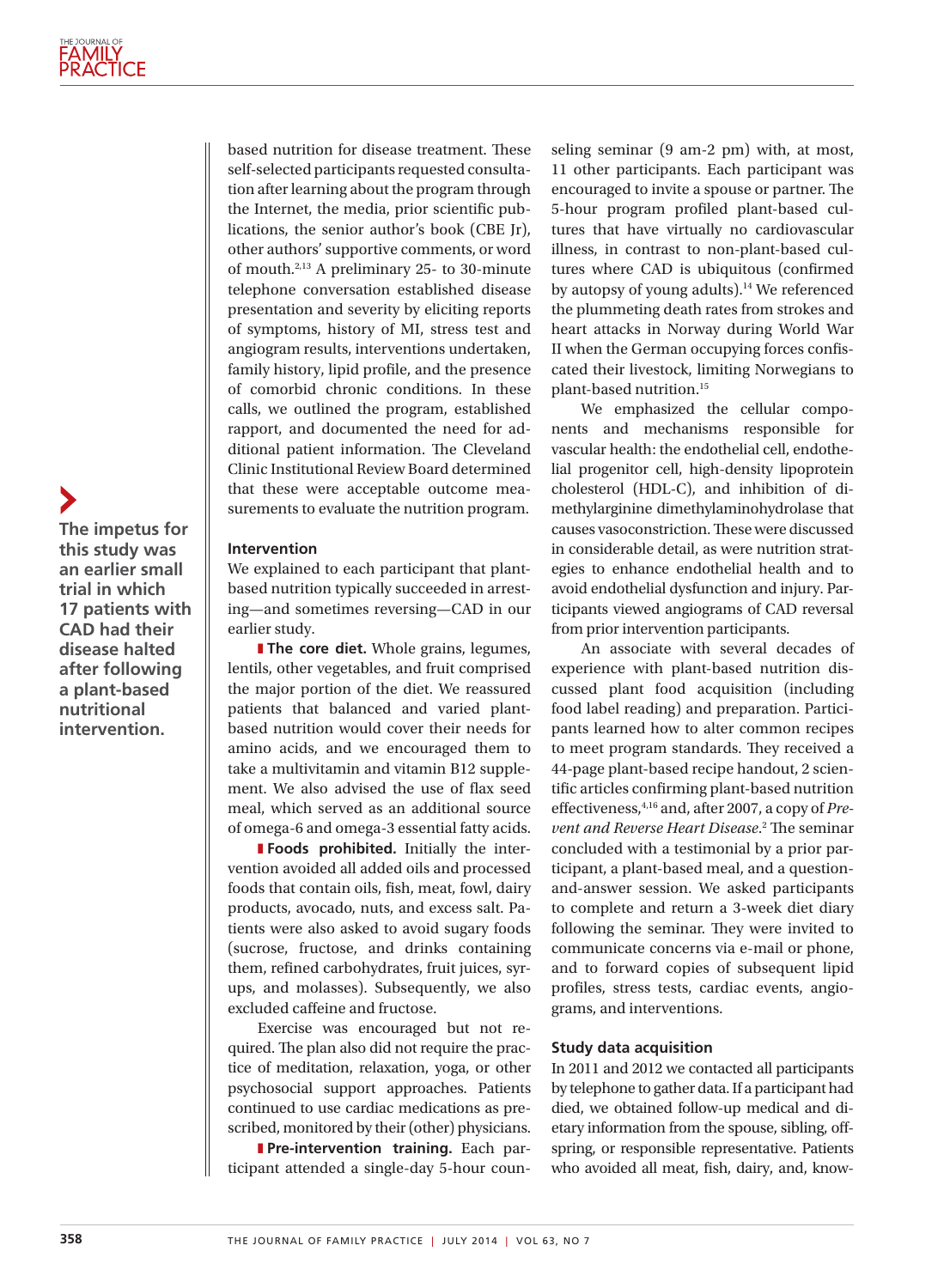## **TABLE 1** Baseline characteristics of study participants

| Total, N                                | 198             |
|-----------------------------------------|-----------------|
| Men, $N$ $(\%)$                         | 180 (91)        |
| Age, mean $\pm$ SD                      | $62.9 \pm 10.0$ |
| Months follow-up, mean $\pm$ SD         | $44.2 + 24.1$   |
| Adherent to intervention, N (%)         | 177 (89)        |
| Diagnosis of CAD, N (%)*                | 195 (98)        |
| Angiography/CT angiography <sup>+</sup> | 180             |
| Stress test                             | 74              |
| <b>Myocardial infarction</b>            | 44              |

CAD, coronary artery disease; CT, computed tomography; SD, standard deviation.

\* Three patients had documented peripheral artery disease or cerebral or carotid vascular stenosis, but no CAD.

† Many patients had more than one test done to establish the diagnosis of CAD.

ingly, any added oils throughout the program were considered adherent. We inquired about weight change, lipid profles, further stress tests or angiograms, major cardiac events, interventions, and any change in symptoms.

### **RESULTS**

### **Characteristics of participants**

Baseline characteristics of participants are shown in **TABLE 1**. (Two patients from the original group of 200 were lost to follow-up.) The remaining 198 participants for whom data were available had CVD, were mostly men (91%), averaged 62.9 years of age, and were followed for an average of 44.2 months (3.7 years).

Three patients had noncoronary vascular disease: 1 cerebral vascular disease, 1 carotid artery disease, and 1 peripheral arterial disease. In the remaining 195 patients, angiogram results confrmed the diagnosis of CAD in 180 (92%). With the other 15 participants, electrocardiography, failed stress tests, or a history of enzyme-documented MI confrmed the diagnosis of CAD. Of the 195-patient cohort, 44 (23%) had an MI prior to counseling.

### **Outcomes for nonadherent CVD participants**

Twenty-one patients (11%) were nonadher-

ent with dietary intervention. Thirteen of these patients experienced at least 1 adverse event each—2 sudden cardiac deaths, 1 heart transplant, 2 ischemic strokes, 4 PCIs with stent placement, 3 coronary artery bypass graftings (CABGs), and 1 endarterectomy for peripheral arterial disease—for a patient event rate of 62% (**TABLE 2**).

### **Outcomes of adherent CVD participants**

In the group of 177 (89%) adherent patients, 112 reported angina at baseline and 104 (93%) experienced improvement or resolution of symptoms during the follow-up period. An additional patient with claudication also experienced symptom relief (**TABLE 2**). Of adherent patients with CAD, radiographic or stress testing results were available to document disease reversal in 39 (22%). Twenty-seven CAD participants were able to avoid PCI or CABG that was previously recommended. Adherent patients experienced worse outcomes signifcantly less frequently than nonadherent patients (*P*<.001, Fisher's exact test). In addition, for 135 patients for whom body weight was available, the average weight loss was 18.7 lbs.

Among the 177 patients who reported adherence to the dietary intervention, there were 5 noncardiac deaths (3 cancers, 1 pulmonary embolus, and 1 case of pneumonia). **CONTINUED** 

**The core diet included whole grains, legumes, lentils, other vegetables, and fruit, and avoidance of all oils, fsh, meats, dairy products, avocado, nuts, sugary foods, and excess salt.**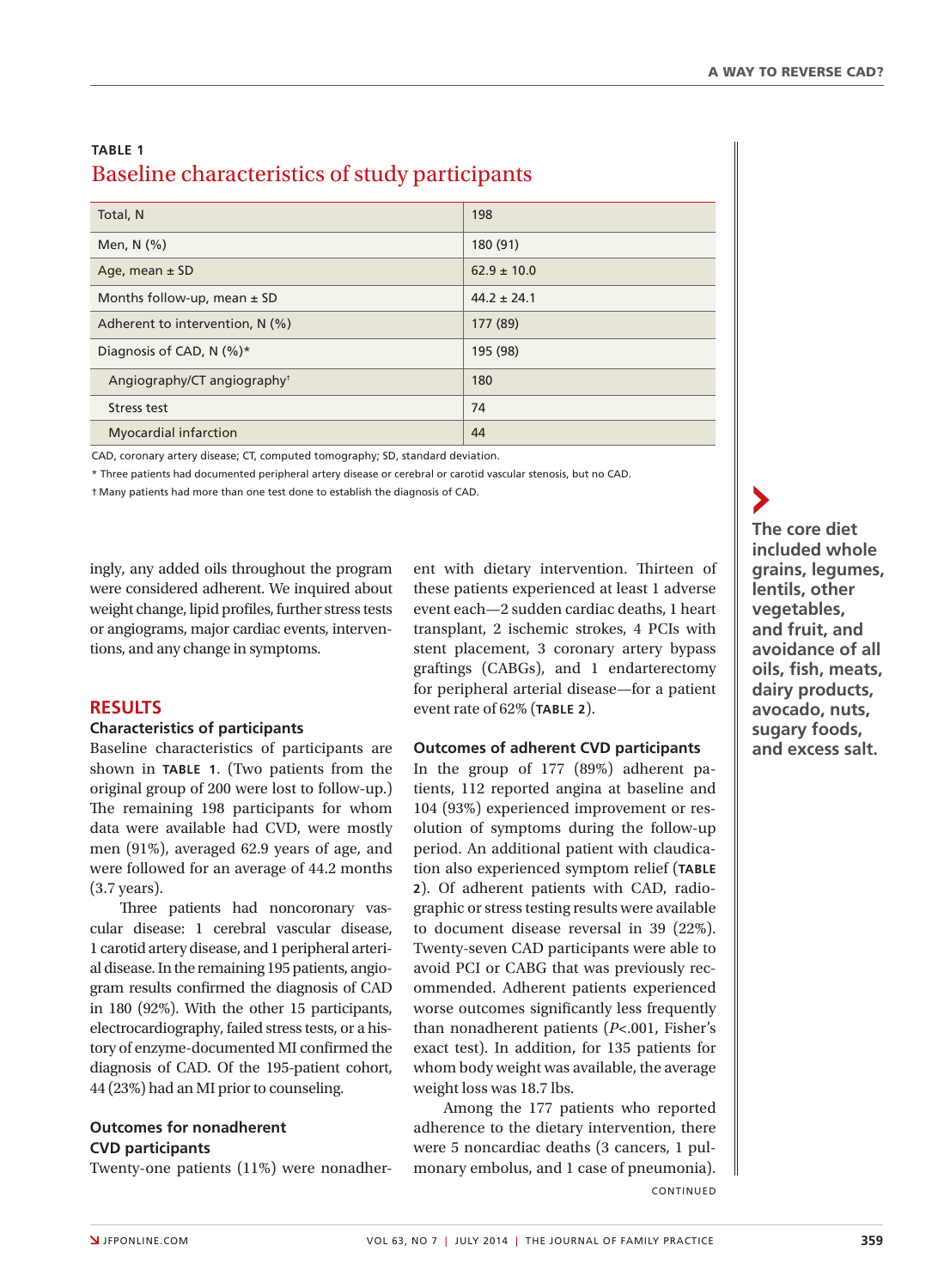**Only 1 major cardiovascular event (stroke) was related to disease progression in patients adherent with the dietary intervention.**

Also, 9 CAD patients required vascular intervention: 1 CABG for disease progression, 1 CABG for malpositioned dissecting stents placed just prior to enrollment into the program, 1 stenting procedure and 2 CABGs before valve repair, 2 stenting procedures to correct grafted artery closing, and 2 CABGs for asymptomatic patients persuaded of the need by their primary caregivers. Two patients experienced a nonfatal stroke (one after refusing warfarin for atrial fbrillation, the second because of progression of CVD, and one had stent thrombosis with acute MI after discontinuing clopidogrel as advised by the primary care physician. One patient had 3 stents placed before entering our study; 1 occluded at 3 years into the study, necessitating restenting (**TABLE 2**).

Thus, only 1 major cardiovascular event (stroke) was related to disease progression in patients adherent with the dietary intervention. This is a recurrent event rate of 0.6%. Thus, 99.4% of adherent patients avoided major cardiac events. This result clearly contrasts with that of other key peer-reviewed studies of nutrition interventions for patients with CAD<sup>6,17-22</sup> (TABLE W3 at www.jfponline. com), although the disease burden and the presence of comorbid conditions may not be comparable. Even if all events had been attributable to diet, the 10% (18/177) event rate ("Worse" group in **TABLE 2**) over an average of 3.7 years is much below that reported in the literature<sup>23</sup> and the 62% of the nonadherent group.

#### **DISCUSSION**

This program of treating the presumed cause of CAD has yielded signifcant fndings and raised practice implications. First, and quite compelling, is that 89% of patients were willing to make a substantial lifestyle transition to plant-based nutrition and sustain it for an average of 3.7 years (for some patients up to 13 years). Most participants saw this as taking control of their disease (anecdotal reports).

Second, the results of this evaluation provide further evidence that plant-based nutrition may prevent, halt, and reverse CAD. This process of halting and reversing CAD

has been validated with a high probability by epidemiologic studies, including those of wartime deprivation, our previous noncontrolled study, and both randomized and nonrandomized controlled studies where a similar plant-based diet was a part of a comprehensive lifestyle modifcation in conjunction with otherwise standard pharmaceutical medical therapy.3,15,17,18,24-26

**I** Large cohort studies support nu**tritional intervention.** In addition, 2 large prospective cohort studies have recently emphasized the importance of nutrition in decreasing the risk of recurrent CVD events in people with CVD or diabetes and decreasing the risk of developing CVD among healthy individuals. Dehghan and colleagues<sup>27</sup> followed 31,546 participants with CVD or diabetes over 4.5 years and divided them into quintiles of nutritional quality. Reduction in CVD-related risk within the healthiest quintile was 35% for death, 14% for MI, and 19% for stroke. They found this protective association was maintained whether or not patients were receiving medications.

Crowe and colleagues $^{28}$  followed 44,561 men and women enrolled in the European Prospective Investigation into Cancer and Nutrition. Thirty-four percent (15,151) were vegetarians, consuming neither meat nor fish. During an 11.6-year follow-up, they found vegetarians had a lower mean body mass index, lower non-HDL-C level, lower systolic blood pressure, and a 32% lower risk of developing ischemic heart disease.<sup>28</sup> These combined studies of 76,107 individuals support an assertion of the power of nutrition for primary and secondary prevention of cardiovascular illness.

By way of contrast are fndings associated with a typical western diet. Wilkins and colleagues<sup>29</sup> assessed lifetime risk and years lived free of total CVD by reviewing data from 905,115 person-years from 1964 to 2008. They assessed risk factor presence and subsequent CVD. While lifetime risk estimates for total CVD for all individuals was >30%, the study found that even those men and women 55 years of age with optimal risk factors had a 40% and 30% likelihood of total CVD, respectively, by age 85. It would appear that even optimal risk factors are no guarantee that the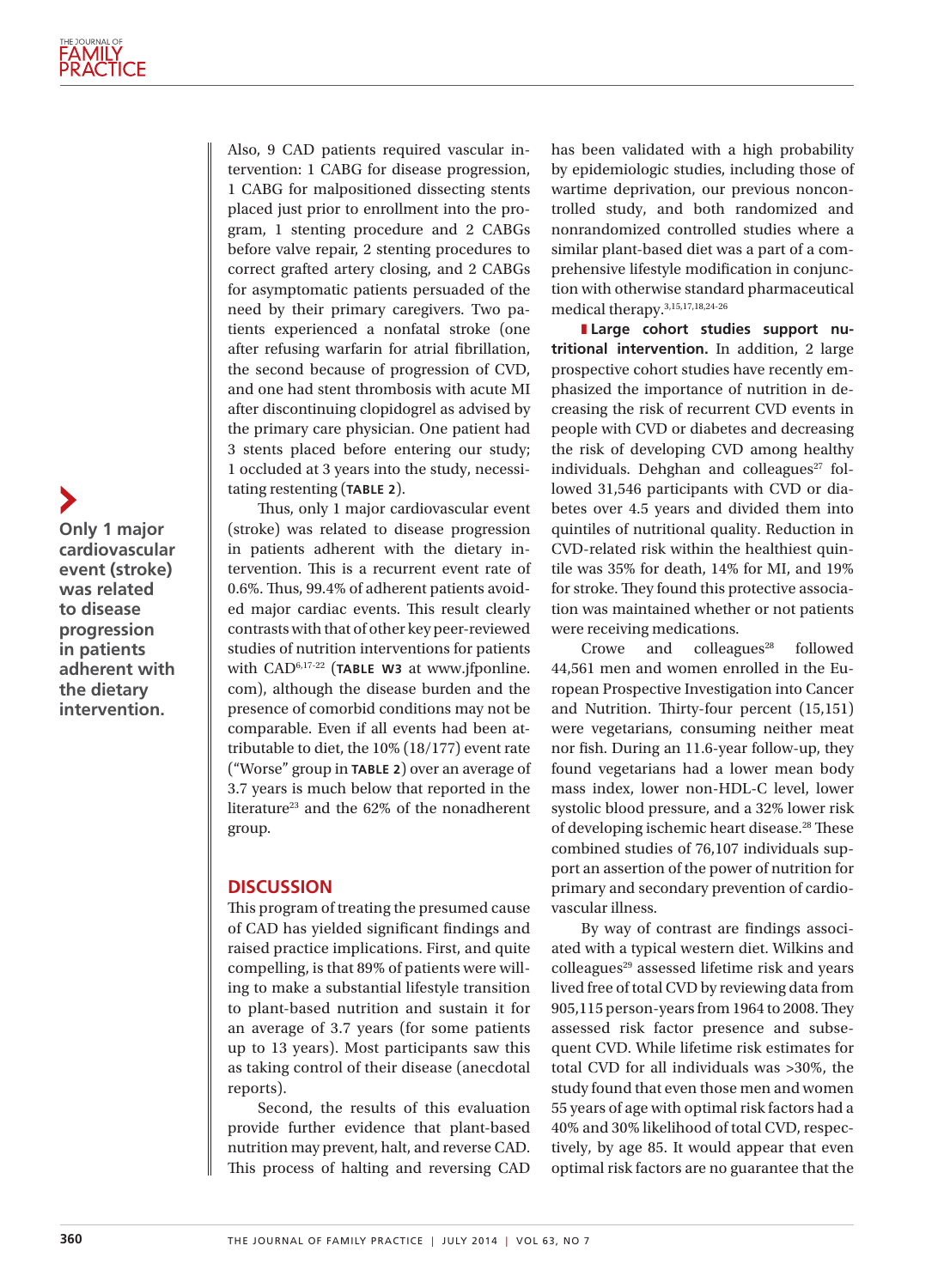## **TABLE 2** Outcomes for patients enrolled in nutritional intervention for CVD

| <b>Characteristics</b> |                                         |                                                                 | <b>Adherent patients</b>                                                  | Nonadherent patients |                               |  |  |
|------------------------|-----------------------------------------|-----------------------------------------------------------------|---------------------------------------------------------------------------|----------------------|-------------------------------|--|--|
| Total, $N$ (%)         |                                         |                                                                 | 177 (89)                                                                  |                      | 21(11)                        |  |  |
| Men, N (%)             |                                         |                                                                 | 164 (93)                                                                  | 16 (76)              |                               |  |  |
| Age (mean ± SD)*       |                                         |                                                                 | $63.0 \pm 10.1$                                                           |                      | $62.3 \pm 9.0$                |  |  |
| <b>Outcomes</b>        |                                         |                                                                 |                                                                           |                      |                               |  |  |
| Improved               |                                         |                                                                 | 144 (81)                                                                  |                      | 0(0)                          |  |  |
| Symptom reduction      |                                         |                                                                 | 105 (94) <sup>+</sup>                                                     |                      | 0(0)                          |  |  |
| Reversal <sup>#</sup>  |                                         |                                                                 | 39(22)                                                                    |                      |                               |  |  |
| Stable                 |                                         |                                                                 | 15(8)                                                                     |                      | 8(38)                         |  |  |
| Worse <sup>§</sup>     |                                         |                                                                 | 18 (10)                                                                   |                      | 13 (62)                       |  |  |
|                        |                                         | Adverse outcomes unrelated to<br>nutritional intervention       | 9                                                                         | $\mathbf 0$          |                               |  |  |
|                        | $\mathbf{1}$                            | closure and MI.                                                 | Patient stopped clopidogrel on PCP recommendation, resulting in stent     |                      |                               |  |  |
|                        | $\mathbf{1}$                            | stroke.                                                         | Patient with atrial fibrillation refused warfarin and suffered a nonfatal |                      |                               |  |  |
|                        | $\overline{2}$                          | undergo CABG.                                                   | Asymptomatic patients with stable CAD persuaded by their PCP to           |                      |                               |  |  |
|                        | $\overline{2}$                          | Patients underwent CABG to qualify for valvular repair surgery. |                                                                           |                      |                               |  |  |
|                        | $\mathbf{1}$                            | surgery.                                                        | Patient underwent PCI with stenting to qualify for valvular repair        |                      |                               |  |  |
|                        | $\overline{2}$                          |                                                                 | Patients underwent PCI with stenting for occluded grafted LIMA.           |                      |                               |  |  |
| Disease progression    |                                         |                                                                 | $\overline{4}$                                                            | 11                   |                               |  |  |
|                        | $\mathbf{1}$                            | <b>Stroke</b>                                                   |                                                                           | $\overline{2}$       | <b>Stroke</b>                 |  |  |
|                        | $\overline{2}$                          | <b>CABG</b> <sup>1</sup>                                        |                                                                           |                      | PCI with stent                |  |  |
|                        | $\mathbf{1}$<br>Restenting <sup>#</sup> |                                                                 |                                                                           | 3                    | CABG                          |  |  |
|                        |                                         |                                                                 |                                                                           | $\mathbf{1}$         | <b>Endarterectomy for PAD</b> |  |  |
|                        |                                         |                                                                 |                                                                           | $\mathbf{1}$         | Heart transplant              |  |  |
|                        | Death                                   |                                                                 | 5                                                                         |                      | $\overline{2}$                |  |  |
| Noncardiac**           |                                         |                                                                 | 5                                                                         | $\bf{0}$             |                               |  |  |
| Cardiac                |                                         |                                                                 | $\mathbf 0$                                                               |                      | $\overline{2}$                |  |  |

CABG, coronary artery bypass grafting; CAD, coronary artery disease; CVD, cardiovascular disease; LIMA, left internal mammary artery; MI, myocardial infarction; PAD, peripheral arterial disease; PCI, percutaneous coronary intervention; PCP, primary care physician; SD, standard deviation.

\* Data missing for 5 adherent patients and 1 nonadherent patient.

† Percentage of 112 patients who complained of angina at the start of intervention.

‡ One patient with atrial fbrillation had documented angiographic reversal after 5 years in the study, then refused warfarin 2 years after last angiogram and suffered a nonfatal stroke.

§ Adherent patients experienced worse outcomes significantly less frequently than nonadherent patients (*P*<.001, by Fisher's exact test).

¶ One patient enrolled into the program with malpositioned dissecting stents that required CABG.

# Before study enrollment, the patient had 3 stents placed; one occluded at 3 years in the study and was restented.

\*\* Includes 3 cancer-related deaths, 1 fatal pulmonary embolism, and 1 case of pneumonia.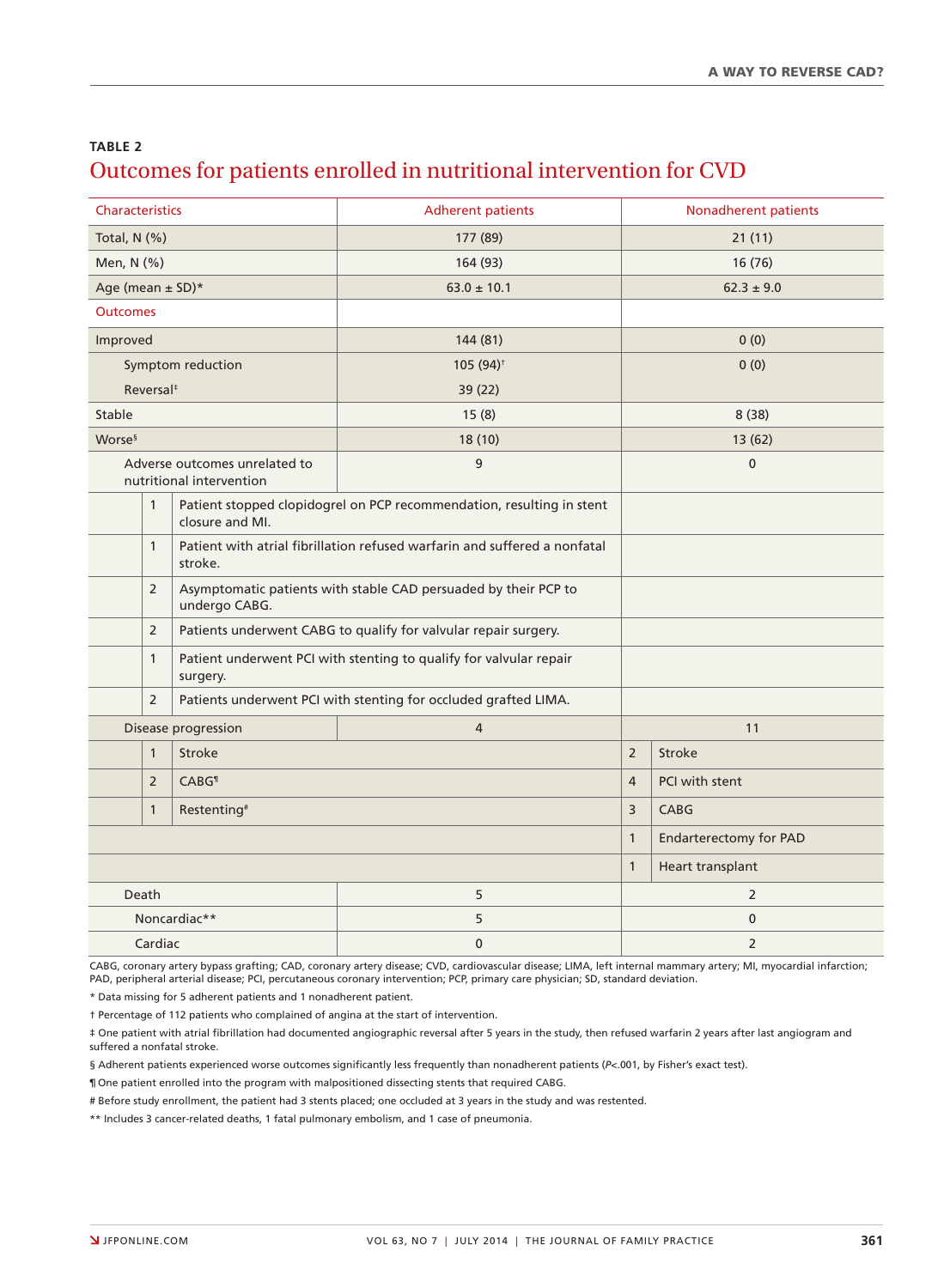typical western diet won't eventually result in CVD.

**I** Why are our results particularly fa**vorable?** While nutritional modification is beneficial, the question remains whether it has been optimized to its fullest potential in other studies. First, no other nutrition study has completely eliminated oils (including food products that may contain even small quantities of added oil of any kind), and all animal, fish, and dairy products, which would avoid foods known to injure endothelial cells, as well as exogenous cholesterol and saturated fat. In avoiding exposure to lecithin and carnitine contained in eggs, milk and dairy products, liver, red meat, poultry, shellfish and fish, participants in our study were unlikely to have intestinal flora capable of producing trimethylamine oxide (TMAO), a recently identifed atherogenic compound produced by the intestinal flora unique to omnivores that ingest animal products.30-32 (Vegans do not possess the detrimental bacterial flora.)

A second reason for our favorable results is the intensive, single-day, 5-hour counseling seminar that conveyed the message of nutritional intervention with depth, clarity, power, and completeness through a Power-Point presentation, recipe handouts, books, video, strategies for plant food acquisition and preparation, and testimonials by prior participants. Thus informed, participants grasped in detail the importance of the endothelial cell and its product, nitric oxide. They were educated to fully comprehend which foods injure endothelial cells and how transitioning to a whole-food, plant-based diet empowers them as the locus of control to halt and potentially reverse their disease. The preseminar phone consultation, the seminar itself, and follow-up psychological support resulted in an adherence of 89% during this 3.7-year-long follow-up.

We believe food may be the most important lifestyle factor in establishing the presence or absence of disease.<sup>15,24-26</sup> The adverse event rate among nonadherent participants was 62%. For adherent participants (119 experienced intervention prior to counseling: 75 had PCI with stent placement, and 44 suffered MI), the adverse event rate was

at most 10% ("Worse" group in **TABLE 2**). An additional 27 counseled participants did not require previously recommended interventions. These data on required interventions and interventions recommended but found to be unnecessary (146/177; 82%), testify to the severity of illness in this cohort and illustrate the remarkable comparative lack of subsequent cardiovascular events in the 89% who complied with plant-based nutrition.

**I Less need for stenting?** The prompt improvement (within 3 weeks) confrmed by PET scan documentation of myocardial reperfusion (**FIGURE 1**), resolution of angina, and angiographic evidence of disease reversal (**FIGURE 2**) demonstrated in our earlier studies involving plant-based nutritional intervention argue against elective deployment of stents for reperfusion. Successful nutritional treatment of CVD, coupled with standard medical therapy, may extinguish major cardiac event progression in the vast majority of patients.

**I** Enabling the body to correct harm**ful processes.** Future discoveries may help to explain why plant-based nutrition is so efective, yet we can postulate likely mechanisms. When foods that injure or cause endothelium dysfunction are avoided, the body readily restores the capacity of endothelial tissue to produce nitric oxide. Such change reduces production of vasoconstricting endothelin and thromboxane by injured endothelial cells.

Our insistence on daily ingestion of generous portions of green leafy vegetables favors an improved population of endothelial progenitor cells.33 Moreover, reductions in lipid, homocysteine, and triglyceride levels and insulin resistance enhance dimethylarginine dimethylaminohydrolase to enzymatically reduce asymmetric dimethylarginine and optimize nitric oxide synthase availability in nitric oxide production. The blood level of HDL-C may decrease with this antiinfammatory, plant-based nutrition. Nevertheless, the efflux capacity of HDL-C may be unrelated to blood concentration and could be signifcantly enhanced by the intervention to enable disease arrest or reversal.34,35 Consumers of plant-based nutrition do not harbor the intestinal flora unique to om-

**For adherent participants, the adverse event rate was, at most, 10%.**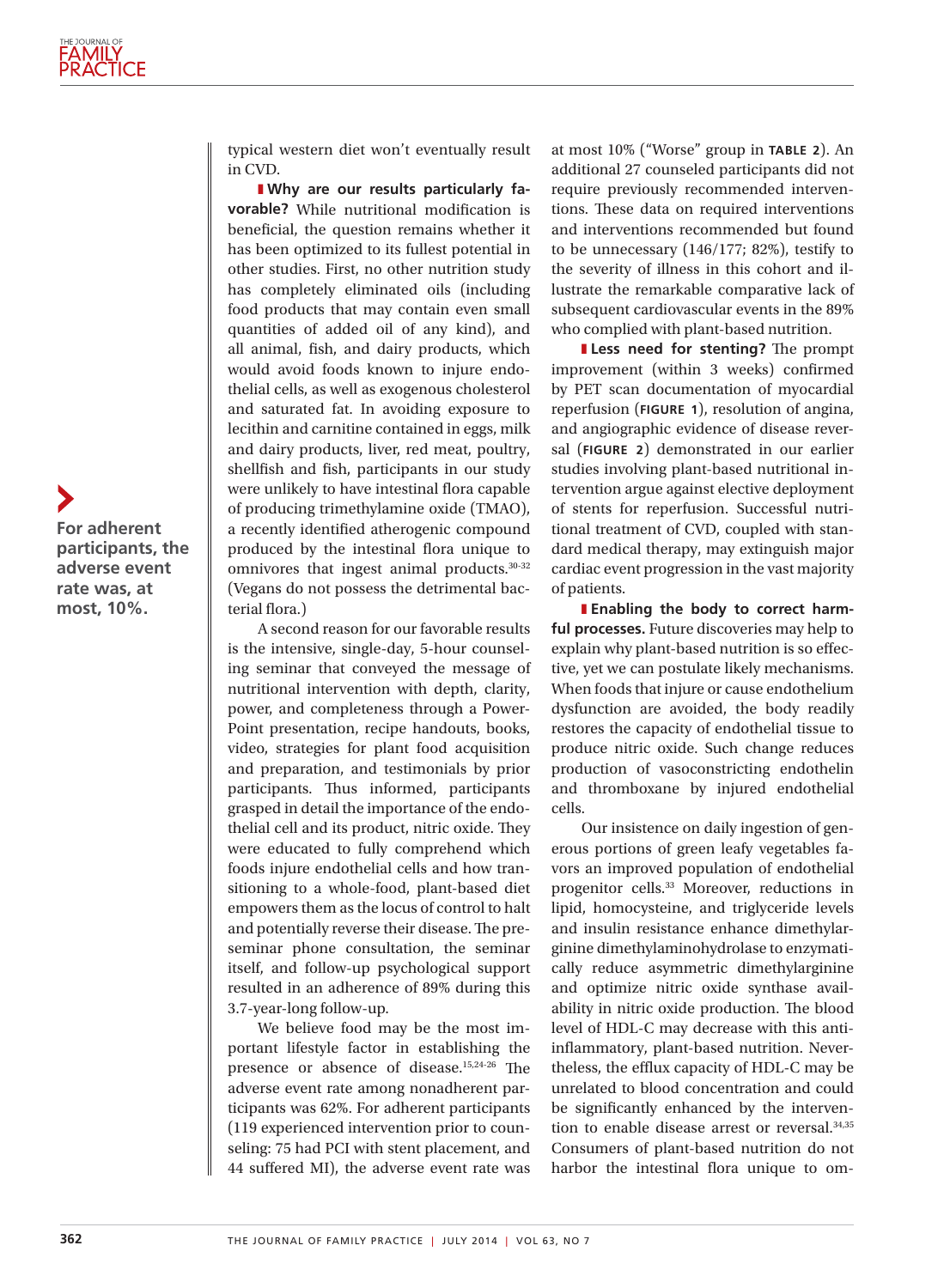nivores that enables production of proatherogenic TMAO. The standard nutritional, pharmaceutical, and surgical interventions of present cardiovascular medicine may not sufficiently address these protective mechanisms.

**I**This study had several limitations. First, it included self-selected, very determined patients. Without a control group, it is challenging to establish causality and assess how much of the observed changes are specifcally due to the diet. Only some of the observed beneficial outcomes may have been due to the diet. This study was not prospectively randomized. Nevertheless, this fact does not detract from proof of concept that major cardiovascular events occurred in probably  $\langle 1\%$  (and certainly  $\langle 10\% \rangle$ ) of the entire adherent cohort, compared with 62% of the nonadherent cohort (TABLE 2). These data convey a strong message of patients accepting empowerment to be the locus of control to arrest their disease and confrm that patients will adopt a signifcant lifestyle transition to plant-based nutrition to halt and regress what we believe is a largely foodborne illness.

The past several decades have witnessed a substantial and sustained reduction in CAD. Nevertheless, CAD remains the number one killer of women and men in this country. Thousands of stable patients having stents experience no reduction in major cardiac events.<sup>6</sup> While drugs have some effects on

disease initiation and progression, these interventions do not address disease causation. Not surprisingly, most patients experience disease progression, more drugs, more imaging, repeat interventions, progressive disability, and, too often, death from a disease of western malnutrition, the cause of which has been largely left untreated. We have in press several patient experiences that exemplify the repeated failure of present-day cardiac drugs and procedural interventions, and that confrm the capacity of whole-food plantbased nutrition to restore health in "there is nothing further we can do" situations.36

In summary, the present cardiovascular medicine approach tested beyond 40 years can neither cure the disease nor end the epidemic and is financially unsustainable. The safety, diminished expense, and prompt, powerful, and persistent results in treating the cause of vascular disease by whole-food plant-based nutrition ofer a paradigm shift from existing practice. We think the time is right for a controlled trial. But in the meantime, the data are sound and strong enough that patients should be informed of this option.

#### **CORRESPONDENCE**

Caldwell B. Esselstyn Jr MD, The Wellness Institute, The Cleveland Clinic, 1950 Richmond Road, TR2-341, Lyndhurst, OH 44124; aesselstyn@aol.com

#### **ACKNOWLEDGEMENTS**

We are grateful to all participants in the program, Jacqueline Frey, Ann Crile Esselstyn, and Jim Perko.

#### References

- 1. Esselstyn CB Jr, Ellis SG, Medendorp SV, et al. A strategy to arrest and reverse coronary artery disease: a 5-year longitudinal study of a single physician's practice. *J Fam Pract*. 1995;41:560-568.
- 2. Esselstyn CB Jr. *Prevent and Reverse Heart Disease*. New York, New York: Penguin Group; 2007.
- 3. Esselstyn CB Jr. Updating a 12-year experience with arrest and reversal therapy for coronary heart disease (an overdue requiem for palliative cardiology). *Am J Cardiol*. 1999;84:339-341,A8.
- 4. Esselstyn CB Jr. Resolving the coronary artery disease epidemic through plant-based nutrition. *Prev Cardiol*. 2001;4:171-177.
- 5. Roger VL, Go AS, Lloyd-Jones DM, et al; American Heart Association Statistics Committee and Stroke Statistics Subcommittee. Executive summary: heart disease and stroke statistics—2012 update: a report from the American Heart Association. *Circulation*. 2012;125:188-197.
- 6. Boden WE, O'Rourke RA, Teo KK, et al; COURAGE Trial Research Group. Optimal medical therapy with or without PCI for stable coronary disease. *N Engl J Med*. 2007;356:1503-1516.
- 7. Trogdon JG, Finkelstein EA, Nwaise IA, et al. The economic burden of chronic cardiovascular disease for major insurers. *Health Promot Pract*. 2007;8:234-242.
- 8. Suwaidi JA, Hamasaki S, Higano ST, et al. Long-term follow-up of patients with mild coronary artery disease and endothelial dysfunction. *Circulation*. 2000;101:948-954.
- 9. Nabel EG, Braunwald E. A tale of coronary artery disease and myocardial infarction. *N Engl J Med*. 2012;366:54-63.
- 10. Vogel RA, Coretti MC, Plotnich GD. Efect of a single high-fat meal on endothelial function in healthy subjects. *Am J Cardiol*. 1997;79:350-354.
- 11. Marchesi S, Lupattelli G, Schillaci G, et al. Impaired flow-mediated vasoactivity during post-prandial phase in young healthy men. *Atherosclerosis*. 2000;153:397-402.
- 12. Bae JH, Bassenge E, Kim KB, et al. Postprandial hypertriglyceridemia impairs endothelial function by enhanced oxidant stress. *Atherosclerosis*. 2001;155:517-523.
- 13. Campbell TC, Campbell TM II. Broken hearts. In: Campbell TC, Campbell TM II. *Te China Study*. Dallas, TX: BenBella Books; 2006:111-134.
- 14. Strong JP, Malcom GT, McMahan CA, et al. Prevalence and extent of atherosclerosis in adolescents and young adults: implications for prevention from the Pathobiological Determinants of Atherosclerosis in Youth Study. *JAMA*. 1999;281:727-735.

**CONTINUED** 

**The present cardiovascular medicine approach can neither cure the disease nor end the epidemic and is fnancially unsustainable.**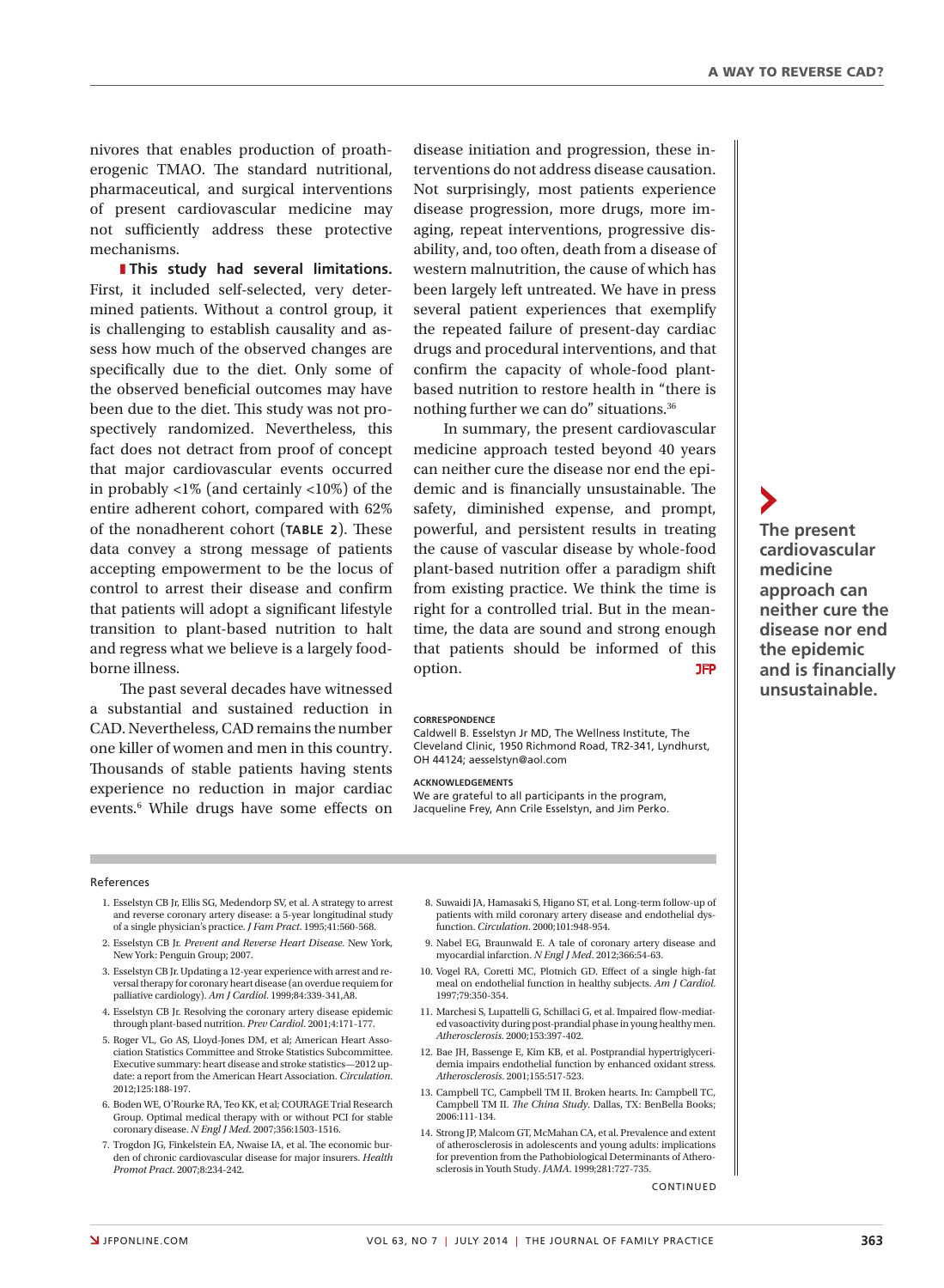- 15. Strom A, Jensen RA. Mortality from circulatory disease in Norway 1940-1945. *Lancet*. 1951;1:126-129.
- 16. Esselstyn CB Jr. Is the present therapy for coronary artery disease the radical mastectomy of the twenty-frst century? *Am J Cardiol*. 2010;106:902-904.
- 17. Ornish D, Scherwitz LW, Billings JH, et al. Intensive lifestyle changes for reversal of coronary heart disease. *JAMA*. 1998;280:2001-2007.
- 18. Ornish D. Avoiding revascularization with lifestyle changes: The Multicenter Lifestyle Demonstration Project. Am J Cardiol. 1998;82:72T-76T.
- 19. de Lorgeril M, Salen P, Martin JL, et al. Mediterranean diet, traditional risk factors, and the rate of cardiovascular complications after myocardial infarction: fnal report of the Lyon Diet Heart Study. *Circulation*. 1999;99:779-785.
- 20. Singh RB, Dubnov G, Niaz MA, et al. Efect of an Indo-Mediterranean diet on progression of coronary artery disease in high risk patients (Indo-Mediterranean Diet Heart Study): a randomised single-blind trial. *Lancet*. 2002;360:1455-1461.
- 21. Burr ML, Fehily AM, Gilbert JF, et al. Efects of changes in fat, fsh, and fbre intakes on death and myocardial reinfarction: diet and reinfarction trial (DART). *Lancet*. 1989;2:757-761.
- 22. Kappagoda CT, Ma A, Cort DA, et al. Cardiac event rate in a lifestyle modifcation program for patients with chronic coronary artery disease. *Clin Cardiol*. 2006;29:317-321.
- 23. Stone GW, Maehara A, Lansky AJ, et al; PROSPECT Investigators. A prospective natural-history study of coronary atherosclerosis. *N Engl J Med*. 2011;364:226-235.
- 24. Campbell TC, Parpia B, Chen J. Diet, lifestyle, and the etiology of coronary artery disease: the Cornell China study. *Am J Cardiol*. 1998;82:18T-21T.
- 25. Sinnett PF, Whyte HM. Epidemiological studies in a total highland population, Tukisenta, New Guinea. Cardiovascu-lar disease and relevant clinical, electrocardiographic, radiological and biochemical fndings. *J Chronic Dis*. 1973;26: 265-290.
- 26. Connor WE, Cerqueira MT, Connor RW, et al. The plasma lipids,

lipoproteins, and diet of the Tarahumara indians of Mexico. *Am J Clin Nutr*. 1978;31:1131-1142.

- 27. Dehghan M, Mente A, Teo KK, et al; Ongoing Telmisartan Alone and in Combination With Ramipril Global End Point Trial (ON-TARGET)/Telmisartan Randomized Assessment Study in ACEI Intolerant Subjects With Cardiovascular Disease (TRANSCEND) Trial Investigators. Relationship between healthy diet and risk of cardiovascular disease among patients on drug therapies for secondary prevention: a prospective cohort study of 31 546 high-risk individuals from 40 countries. *Circulation*. 2012;126: 2705-2712.
- 28. Crowe FL, Appleby PN, Travis RC, et al. Risk of hospitalization or death from ischemic heart disease among British vegetarians and nonvegetarians: results from the EPIC-Oxford cohort study. *Am J Clin Nutr*. 2013;97:597-603.
- 29. Wilkins JT, Ning H, Berry J, et al. Lifetime risk and years lived free of total cardiovascular disease. *JAMA*. 2012;308:1795-1801.
- 30. Tang WH, Wang Z, Levison BS, et al. Intestinal microbial metabolism of phosphatidylcholine and cardiovascular risk. *N Engl J Med*. 2013;368:1575-1584.
- 31. Koeth RA, Wang Z, Levison BS, et al. Intestinal microbiota metabolism of L-carnitine, a nutrient in red meat, promotes atherosclerosis. *Nat Med*. 2013;19:576-585.
- 32. Wang Z, Klipfell E, Bennett BJ, et al. Gut flora metabolism of phosphatidylcholine promotes cardiovascular disease. *Nature*. 2011;472:57-63.
- 33. Mano R, Ishida A, Ohya Y, et al. Dietary intervention with Okinawan vegetables increased circulating endothelial progenitor cells in healthy young women. *Atherosclerosis*. 2009;204:544-548.
- 34. Khera AV, Cuchel M, de la Llera-Moya M, et al. Cholesterol efflux capacity, high-density lipoprotein function, and atherosclerosis. *N Engl J Med*. 2011;364:127-135.
- 35. Navab M, Reddy ST, Van Lenten BJ, et al. HDL and cardiovascular disease: atherogenic and atheroprotective mechanisms. *Nat Rev Cardiol*. 2011;8:222-232.
- 36. Esselstyn CB Jr, Golubic M. The nutritional reversal of cardiovascular disease-fact or fiction? *J Exp Clin Cardiol*. In press.

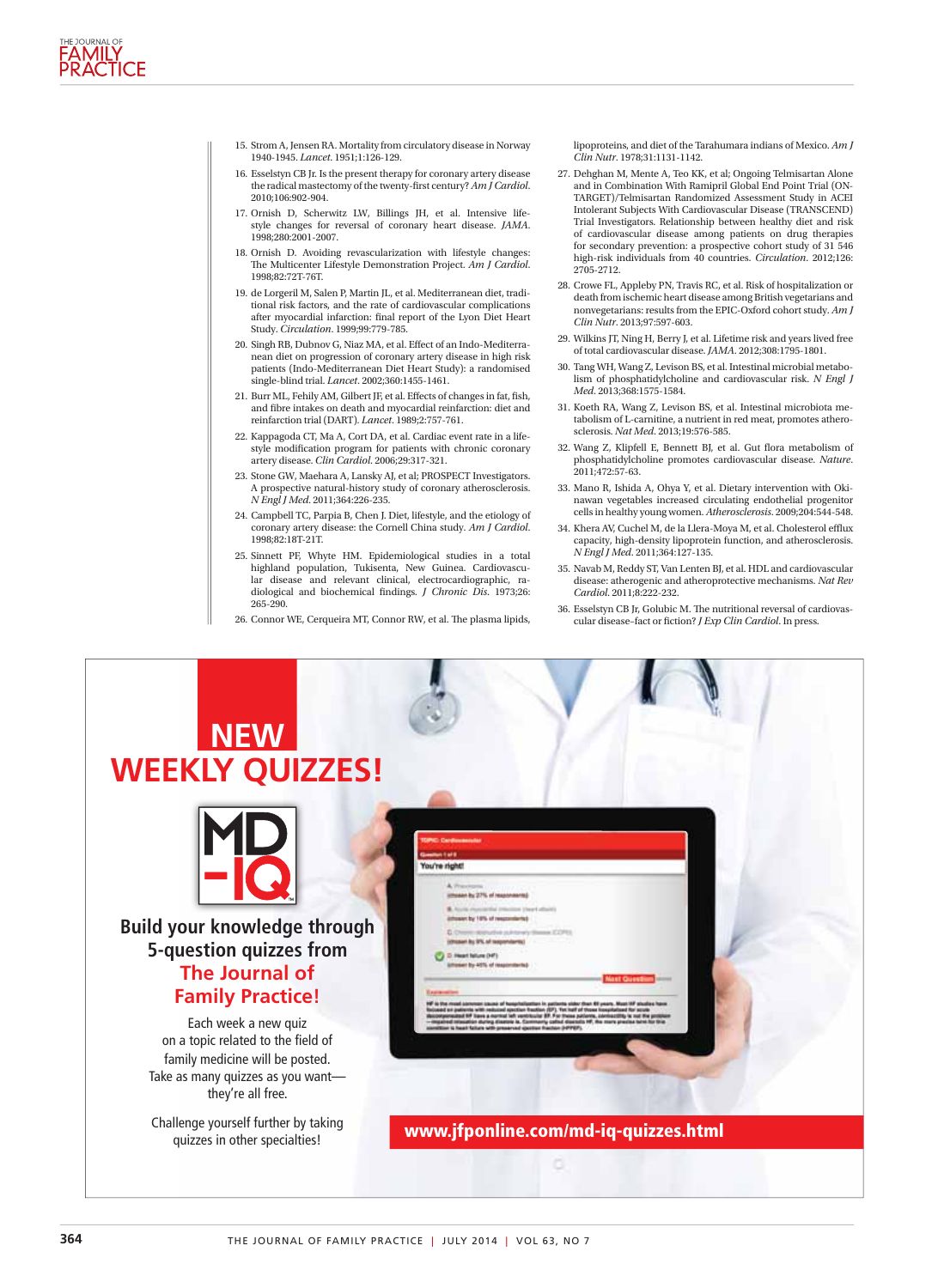## **TABLE W3** Key peer-reviewed studies of nutritional intervention for CAD patients

| Trial                                                                                              | Population                                                                             | Dietary intervention                                                                                                                                                                      | <b>Outcomes</b>                                                                                                              | Significance of changes                                                                                               |
|----------------------------------------------------------------------------------------------------|----------------------------------------------------------------------------------------|-------------------------------------------------------------------------------------------------------------------------------------------------------------------------------------------|------------------------------------------------------------------------------------------------------------------------------|-----------------------------------------------------------------------------------------------------------------------|
| Burr ML et al, Diet and<br>Reinfarction Trial (DART),<br>198921<br>Randomized, 2 yrs               | 2033 men who<br>survived MI                                                            | Advice or no advice<br>(controls) on 3 dietary<br>factors: reduced fat,<br>increased fish, increased<br>fiber                                                                             | All deaths, ischemic<br>heart disease deaths,<br>and nonfatal MI                                                             | No significant<br>differences in incidence<br>of reinfarction plus<br>cardiac death by any of<br>the dietary regimens |
| Ornish D et al, The<br>Lifestyle Heart Trial,<br>199817<br>Randomized, 5 yrs                       | 48 patients with<br>moderate to severe<br>CAD                                          |                                                                                                                                                                                           | Cardiac events (MI,<br>coronary angioplasty,<br>CABG, cardiac-related<br>hospitalizations,<br>and cardiac-related<br>deaths) |                                                                                                                       |
|                                                                                                    | 28                                                                                     | Experimental diet was<br>vegetarian with 10%<br>calories from fat*                                                                                                                        | 25 events; 0.89 events<br>per patient                                                                                        |                                                                                                                       |
|                                                                                                    | 20                                                                                     | Control diet per advice<br>of patients' personal<br>physician                                                                                                                             | 45 events; 2.25 events<br>per patient                                                                                        | Risk ratio=2.47; 95% CI,<br>$1.48 - 4.20; P < 001$                                                                    |
| Ornish D et al,<br>Multicenter Lifestyle<br><b>Demonstration Project,</b><br>199818                | 333 patients eligible<br>for revascularization<br>by medical and<br>insurance criteria |                                                                                                                                                                                           | Cardiac events (MI,<br>stroke, noncardiac<br>death)                                                                          | No significant difference<br>in cardiac events per<br>patient-year of follow up                                       |
| Nonrandomized, 3 yrs                                                                               |                                                                                        |                                                                                                                                                                                           |                                                                                                                              |                                                                                                                       |
|                                                                                                    | 194                                                                                    | <b>Experimental diet was</b><br>vegetarian with 10%<br>calories from fat*                                                                                                                 | 31 patients<br>underwent PTCA and<br>26 had CABG                                                                             | Average savings in<br>avoiding<br>revascularization,<br>\$29,529/patient                                              |
|                                                                                                    | 139                                                                                    | Control diet per advice<br>of patients' personal<br>physician                                                                                                                             | 66 patients<br>underwent PTCA and<br>73 underwent CABG                                                                       |                                                                                                                       |
| de Lorgeril M et al, Lyon<br>Diet Heart Study, 1999 <sup>19</sup><br>Randomized, 3.7-4 yrs         | 423 consecutive<br>patients who survived<br>a first MI                                 |                                                                                                                                                                                           | Composite outcome<br>of MI + CVD death                                                                                       |                                                                                                                       |
|                                                                                                    | 219                                                                                    | Experimental group<br>followed Mediterranean<br>diet                                                                                                                                      | $1.24^{+}$                                                                                                                   | Risk ratio=0.28; 95% CI,<br>$0.15 - 0.53; P = 0.001$                                                                  |
|                                                                                                    | 204                                                                                    | Control group followed<br>dietary advice per<br>patients' physicians                                                                                                                      | 4.07 <sup>†</sup>                                                                                                            |                                                                                                                       |
| Singh RB et al,<br>Indo-Mediterranean Diet<br>Heart Study, 2002 <sup>20</sup><br>Randomized, 2 yrs | 1000 patients with<br>angina, MI, or<br>surrogate risk factors<br>for CAD              |                                                                                                                                                                                           | Total cardiac<br>endpoints (nonfatal<br>MI + fatal MI + sudden<br>cardiac death)                                             |                                                                                                                       |
|                                                                                                    | 499                                                                                    | Experimental diet was<br>NCEP step I diet plus<br>fruits, vegetables and<br>nuts, whole grains,<br>legumes, mustard seed<br>and soybean oil<br>(Indo-Mediterranean<br>$diet$ <sup>+</sup> | 39                                                                                                                           | Adjusted risk ratio= 0.48;<br>95% CI, 0.33-0.71; P<.001                                                               |
|                                                                                                    | 501                                                                                    | Control NCEP step I diet                                                                                                                                                                  | 76                                                                                                                           |                                                                                                                       |

CONTINUED